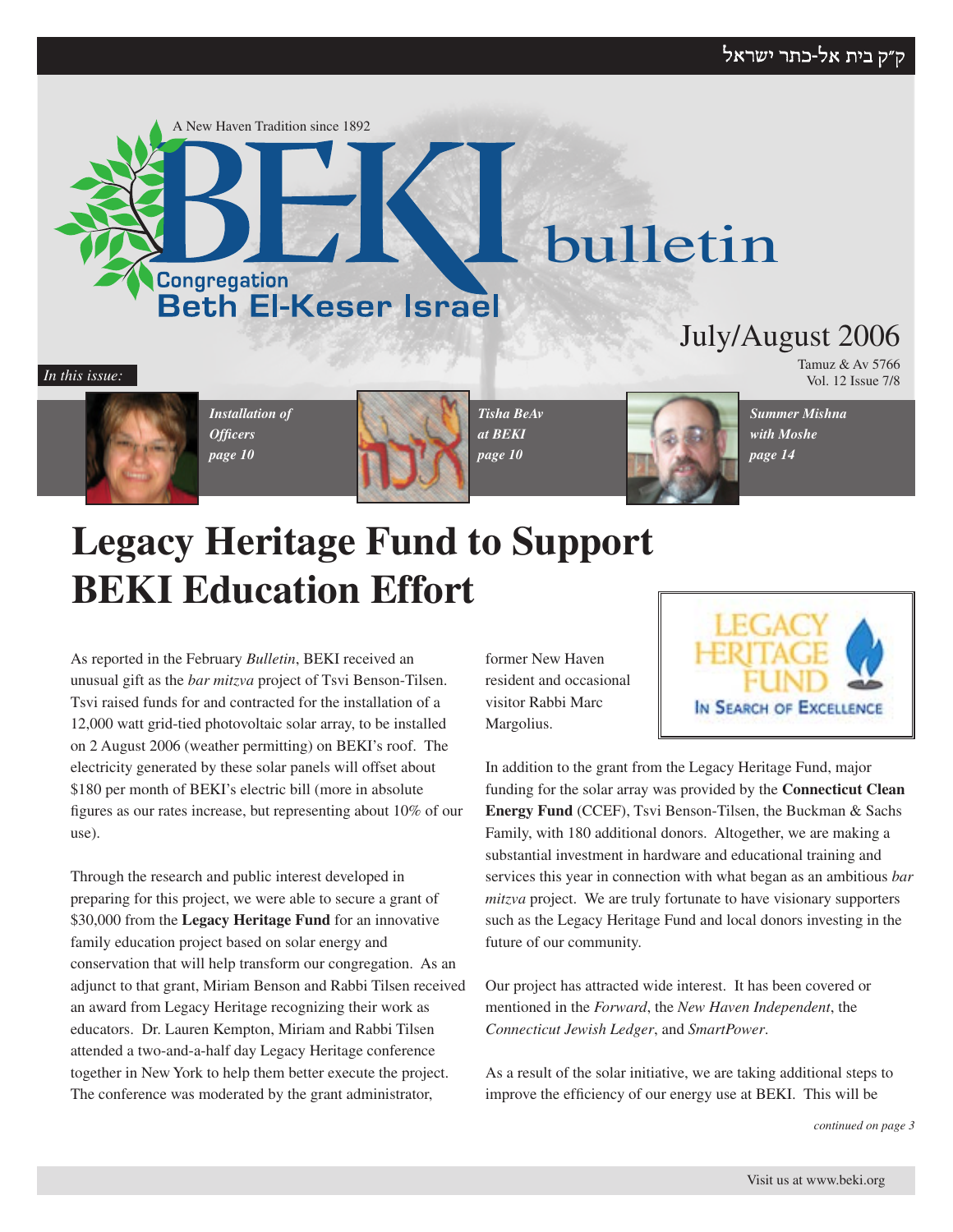



**Jewish Community Center** of Greater New Haven 360 Amity Road, Woodbridge



#### BEKI Bulletin

The newsletter is published monthly by Congregation Beth El-Keser Israel for the benefit of its members. Congregation Beth El-Keser Israel is affiliated with the United Synagogue of Conservative Judaism.

To contribute articles or for inquiries regarding membership, donations, or special activities, call the Synagogue office (203) 389-2108, or write to: 85 Harrison Street, New Haven, CT 06515-1724 or email: jjtilsen@beki.org or see our web page: www.beki.org For information about advertising, call the synagogue office. Deadline for submission of ads or articles is the 1st of the month preceding publication. Annual subscription is \$36.00.

> BEKI Bulletin © 2006 Congregation Beth El-Keser Israel. A Message from Rabbi Tilsen & Dear Rabbi © 2006 Jon-Jay Tilsen. All rights reserved.

**Editor** *Rabbi Jon-Jay Tilsen* **Associate Editor** *Donna Levine* **Associate Editor** *Donna Kemper* **Associate Editor** *Herbert Winer* **Circulation Manager** *Saul Bell* **Layout & Design** *Media Arts Center* **Advertisement Editor** *Sheila Gardiner* **Advertisement Associate Editor** *Ronni Rabin* **Photographer** *Charles Ludwig*

**garinim** A preschool<br>montessori children

## Celebrating Jewish Tradition Now Accepting Enrollment

The success of the Montessori classroom is dependent on its core beliefs; freedom within limits and respect for each other and the environment. The goal of the program is to cultivate the child's own natural desire to learn.

Congregation Beth El-Keser Israel . 85 Harrison St., New Haven Lana Gad-Director 203.389.7445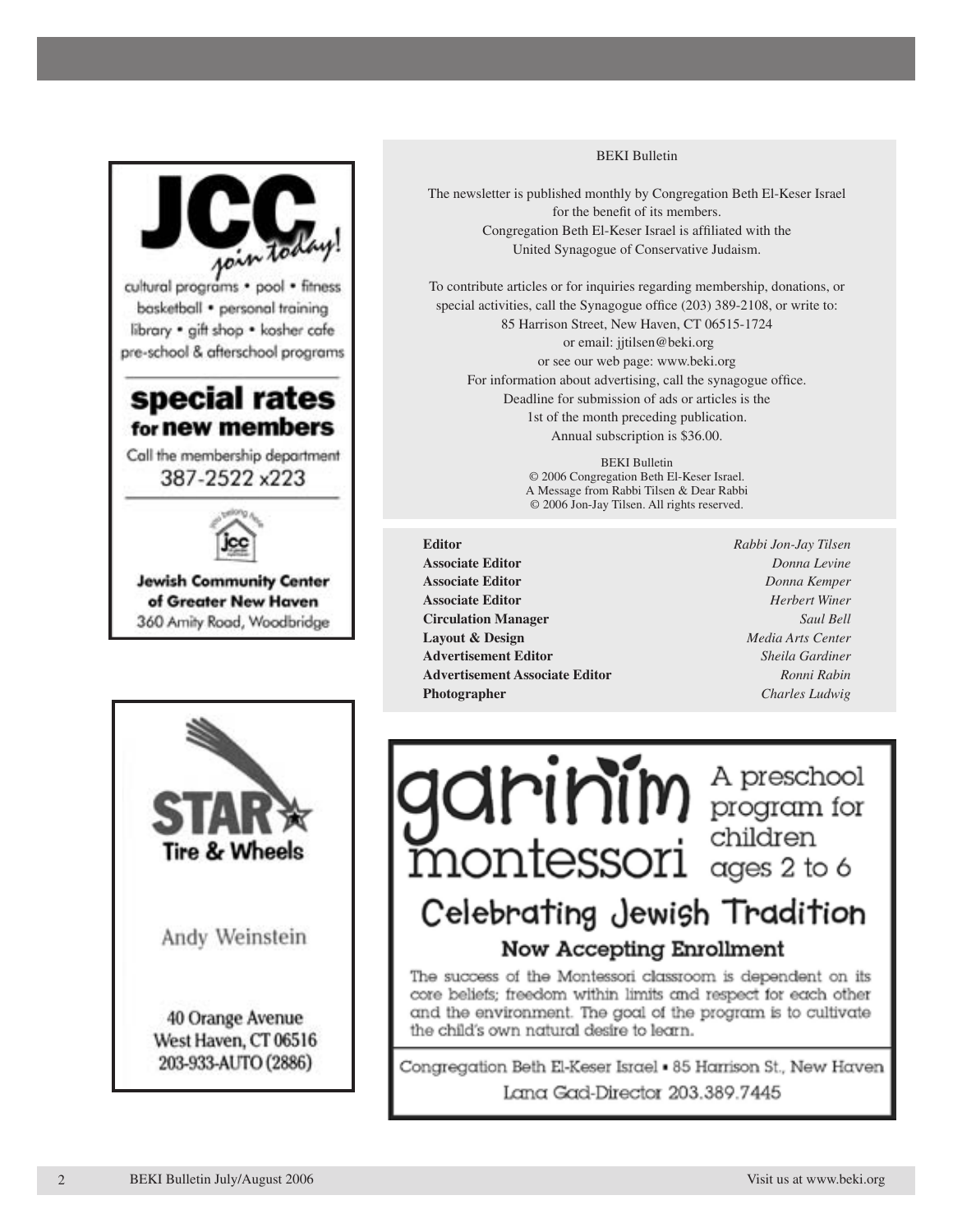# News and Category Category

#### *continued from page 1*

a continuing theme in the coming years, as the energy issues assume crisis proportion. **It's time to put the**  *conserve* **into Conservative Judaism**. Our seniors who lived through the Great Depression understand the importance of conservation, but many of us grew up in an era when power companies convinced us that "electricity is penny cheap." Now it is "dollar expensive." We also believe that the educational framework implemented for this project will have a significant impact on our community, beyond the energy savings. You can read more about the solar project at www.beki.org/ecology/energy.html. Some of the Divrei Torah (sermons) developed, such as Rabbi Tilsen's "How Many Jewish Leaders Does It Take To Screw In A Lightbulb?" (on *parashat* BeHa`alotekha) will appear on our website.

The Legacy Heritage Innovation Project is a non-denominational grant and award program to support synagogues which have pioneered family-based educational initiatives, provide funding to further these innovations, and honor the responsible congregational professionals with an LH Innovator Award. In addition to the grant for the synagogue, Rabbi Tilsen and Miriam Benson have received a grant to further their training as Jewish Educators.

SunlightSolar Energy, Inc., has been chosen as our contractor. Parts are on order and installation is planned for Wednesday 2 August (weather permitting). Volunteers are welcome to help in the installation project.

#### **Jewish & Christian Trip to Israel**

Members of Spring Glen Church in Hamden have invited members of Congregation Beth El-Keser Israel (BEKI) in Westville to explore the possibility of traveling to Israel together.

While the details of the trip are intentionally open-ended at this time, the ten-day trip (22 April – 1 May 2007) will consist of visiting historical, holy sites and meeting with Israelis and Arab Palestinians who are working for peace. Some participants may elect to arrive early or stay longer.

The adult participants will share in the planning of the trip and will meet regularly (perhaps monthly) as a group for study, good food and camaraderie.

If you are interested, please contact Rabbi Jon-Jay Tilsen (389-2108 x10 jjtilsen@beki.org) or Rev. Andy Nagy-Benson (288-3381).

Space is limited to 18, with the hope that there will be equal representation from the two congregations. Sign-ups will be first come-first served.

The initial planning meeting will be held in mid-July.

This trip is distinct from the BEKI Congregational Trip to Israel to be led by Rabbi Tilsen & Dr. Kempton in February 2007.

### **Wanted: Youth Advisor**

Seeking advisor for the BEKI/BJ chapter of USY (grades 9-12) for fall 2005 in the New Haven area. The job is part-time and reports to the two synagogues' lay youth commissioners. Some background in youth leadership, either as a participant or as an advisor, is desirable, along with an interest in working with teenagers, and a desire to help create the next generation of Jewish leaders! Please reply to Rena Cheskis-Gold, BEKI Youth Commissioner, r.cheskis-gold@snet.net; 203- 397-1497.

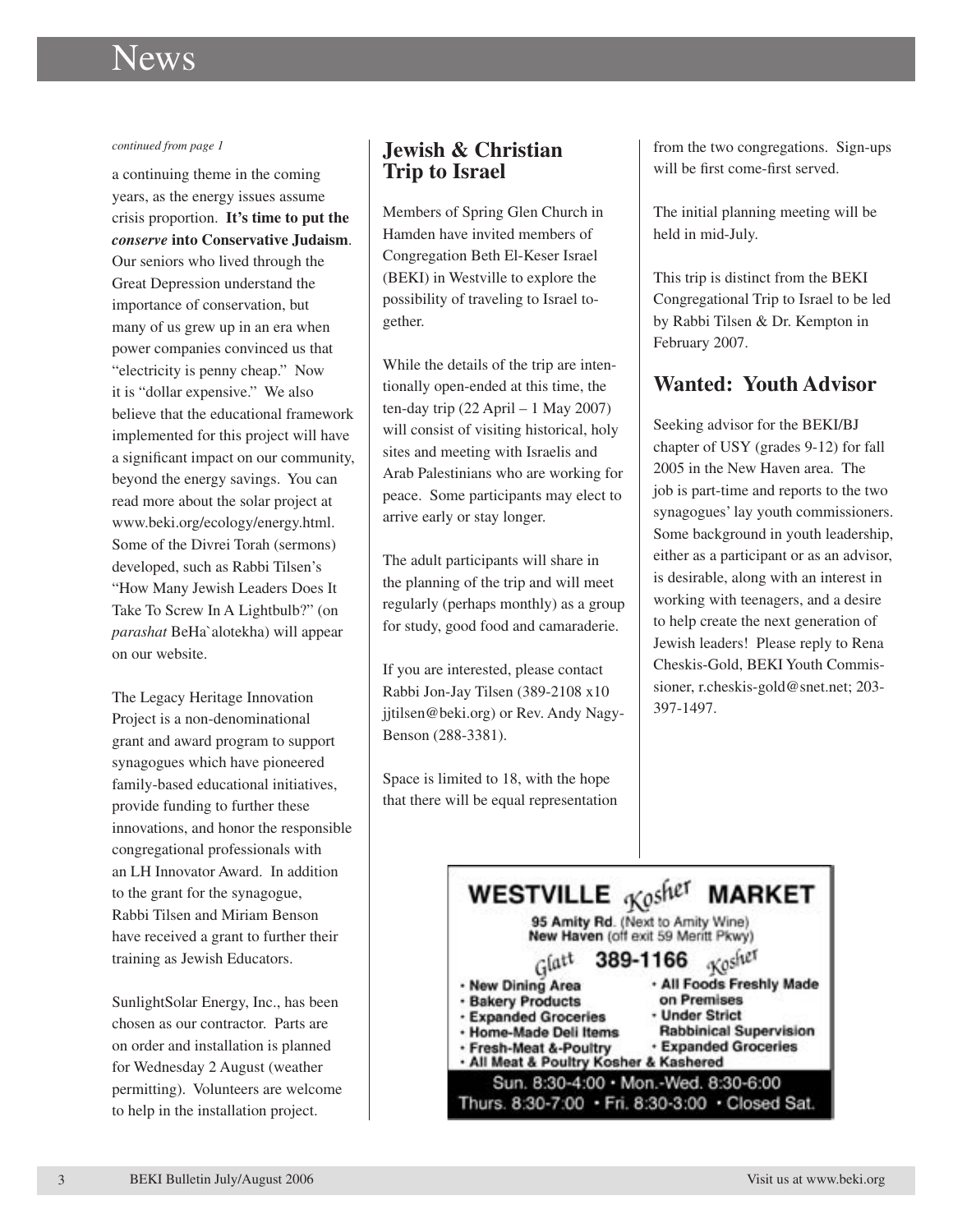# Lifecycle **Category**

### **Mazal Tov to**

Margaret Martin on winning a gold medal in swimming competitions in the Special Olympics

Peter Stein on receiving semikha (Rabbinic Ordination) from the Jewish Theological Seminary of America.

Valerie (Sandler) & Alexander Thaler on the birth of Sabrina Rose Thaler on 12 June 2006 in New Haven

Yedidya B-A on receiving Cheshire Academy's Community Service Award and the academic award in Spanish

## **HaMaqom Yinahem**

*With Sorrow We Note the Passing of*

**Leo Mandelkern father of Marshal Mandelkern (& Wendy Haskell)**

**Victor Shanok, brother of Pearl Zale**

**Goldie Kasimer**

*May the Almighty Comfort those who Mourn*



# ROBERT E. SHURE, INC.

# **Funeral Home**

**Dedicated to the Dignity** and Respect of Tradition

> 543 George Street **New Haven**

> > 562-8244

Robert E. Shure James M. Shure Founder President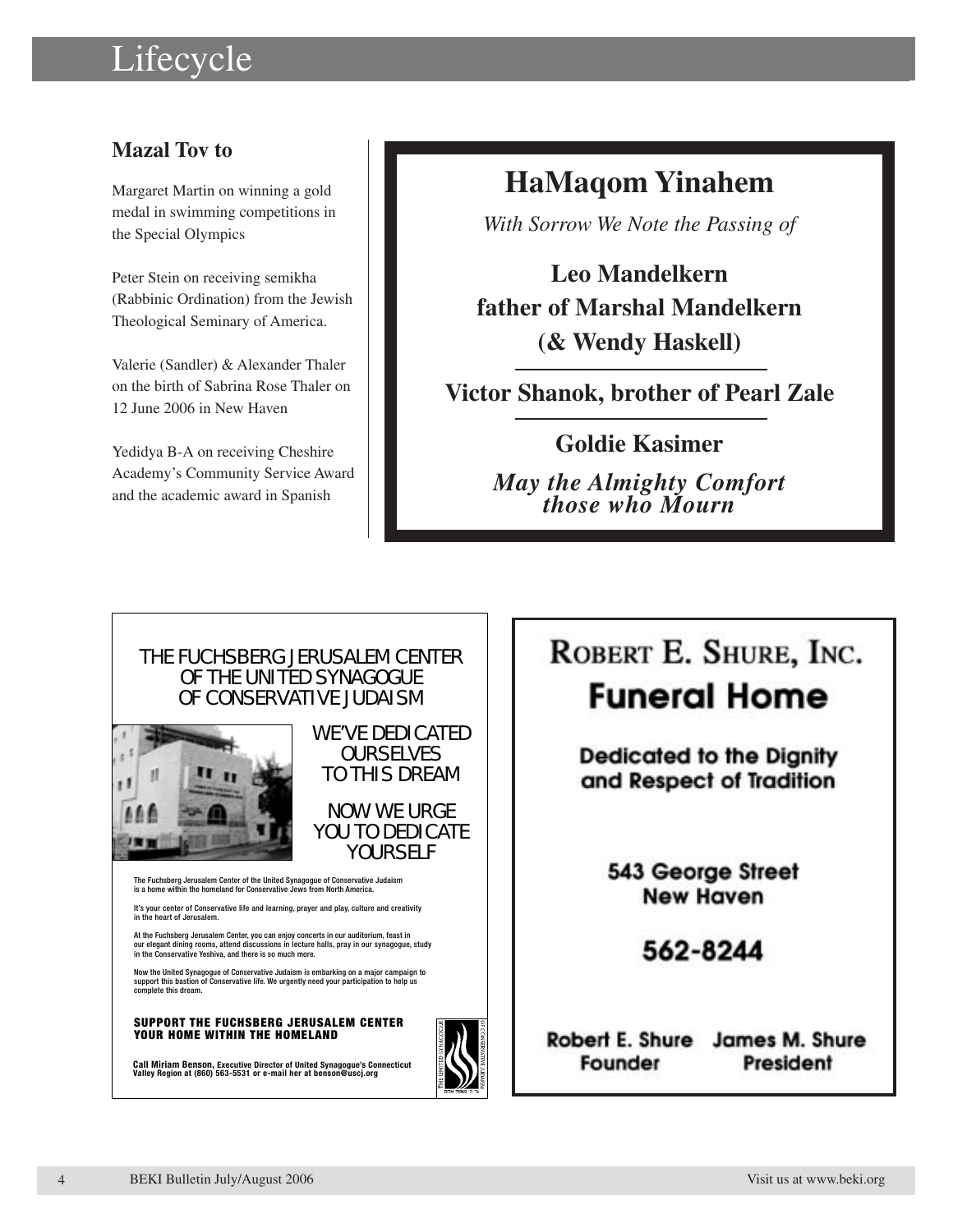# **Planning a Trip to Israel**

Rabbi Tilsen and I sat down to start planning for the BEKI congregational Trip to Israel for February of 2007. It was very interesting how similar our interests are as to what we want to share of Israel with congregants. Jon-Jay has lived and studied in Israel and has been there for a much longer period than I. I have been to Israel sixteen times, often as a learner for the Jewish Educators' Assembly, Mitzva Heroes, Yad VaShem and Ghetto Fighter's House. I have led the Ezra Academy Grade Eight trip three times and the March of the Living trip five times. Our group will be small and flexible, and what we actually end up doing will be the choice of the participants. So what and where do I believe travelers to Israel should go? Here are some of my recommendations.

The first stop must be the tayelet (Hass Promenade) overlooking Jerusalem. From this vantage point you see Jerusalem, city of gold, the Western Wall and the Dome of the Rock. Custom dictates that you say a berakha there and say *shehehianu* if it is your first visit. We are thanking God for bringing us to this place. From the tayelet you go to the Kotel, the Western Wall. My next favorite place is the Galilee, especially Lake Kineret. Mount Gilboa is a must-see and also Rachel's tomb on the banks of the Kineret. This visit could also include a study of the *habonim*, the early pioneers.

My third destination would be the Negev. Traveling here you feel the realization of Ben Gurion's dream: "A rose shall bloom in the desert." I love to visit Sede Boker, home of Ben Gurion. I especially am drawn to his place of rest, high on a mountain, looking down on his beloved Negev, beiges and browns, purple and fuchsia sands.

My fourth favorite place takes us back to Jerusalem. I love the Kenesset (parliament) building – not the legislative chambers and the huge menora, but rather the *basement*. Here you can wander at your leisure and look at old photographs of Golda Meir and Moshe Dayan and Yitshaq Rabin. Nearby in Jerusalem is the new Supreme Court building. This building is an architectural wonder. It is an interplay of lightness and dark. The building is inspired by Biblical verses that relate to the architectural design. And while in Jerusalem, we must see some of Danny Siegel's Mitzva Heroes: the Rabinnete, or the "Chicken Lady."

Now what have I left out…? Masada, Ein Gedi, the Bullet Factory, the Dead Sea, Tel Aviv, Rabin Square…. We are only going for eight to ten days, but we really need about a month just to hit the highlights.

Now the great appeal of this trip is that it will be designed by the people who go on it. To me the lure of Israel is the people, many from the Young Emissary program…. Ongy's Zisling's parents, Biff Markem and Phil Adler, parents of emissary Becky Adler from 2004-2005, Arnie the ZIV delegate in Jerusalem. So we will journey as BEKI members, to learn and to explore and to study in Eretz Israel.

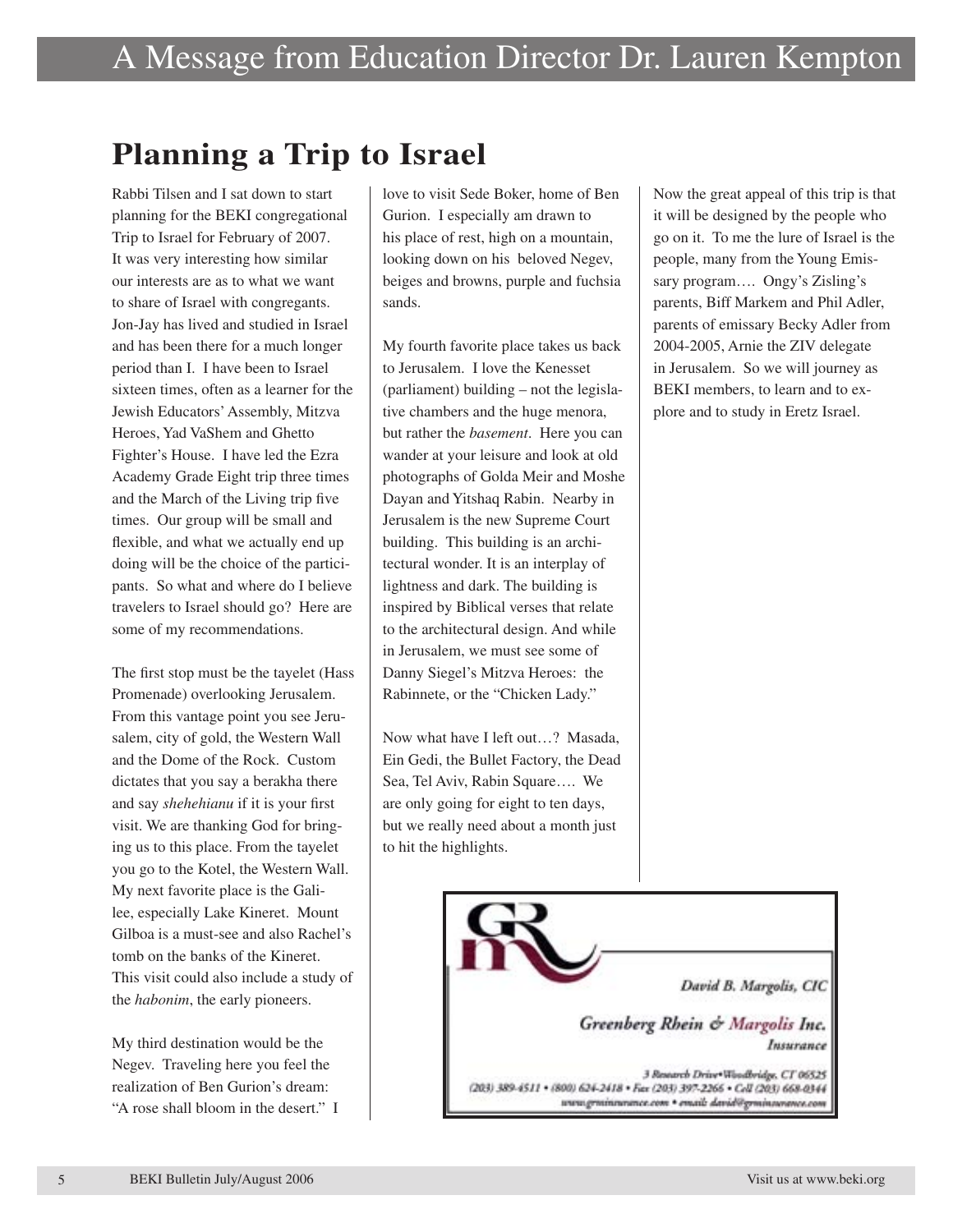#### **Registration for Religious School**

Registration packages will be mailed in July for returning BEKI Religious School (BRS) students. Registration is ongoing and we always welcome new students and their families. If you have any questions please contact Dr. Lauren Kempton, Education Director at 389-2108 x13 or lkempton@beki. org.

BRS students at their graduation bade a fond farewell to Mr. Guy (Guy Lord) who is relocating in New Mexico. We also honored Rita Sela who is "retiring" from religious school teaching to devote more time to her grandchildren. We are interviewing for teaching positions for fall. We will have two Religious School Open House sessions this summer, on 9 August and 23 August.

We have some exciting programs planned for next year. Save the date of 22 October. We will have a special program on "Conservation & the Sustainable Diet" conducted by Becky May. More details will follow.

Dr. Kempton will be in Israel for a month this summer in a Hebrew language ulpan (intensive workshop) at Kibbutz Yizrael in Afula, our "sistercity" through Partnership 2000. She will be available at lkempton@beki. org during that period.

### **Kulanu**

Kulanu participants who are members of the Community Day program at

Chapel Haven have been studying about Israel with Dr. Lauren Kempton. They viewed the film *Promises*, which follows the lives of eight pre-teen children in Jerusalem, four Israeli and four Palestinians. The film prompted a great deal of dialogue and discussion. In June and August we will explore "Symbols of our Faiths." We will explore the history of the Magan David, the Crescent and the Cross.

### **Saul's Circle**

Saul's Circle continues to enjoy the Lunch and Learn which is planned by Billy Bromage, Director of Programming for Fellowship Place and by Dr. Lauren Kempton. As a group, they met and co-planned their areas of study for the year. In July and August we will explore the controversy of the Muhammad Political Cartoons. These two sessions will also explore "What We Know Of One Another's Faith."

**Saul's Circle** provides synagogue outreach and directed services to address the spiritual and Jewish communal religious needs of adult Jews and others who are mental health services consumers. Programs are held at the

synagogue and at other sites in Greater New Haven. **Saul's Circle** helps adults locate the resources in Jewish tradition and synagogue community that add meaning and structure to their lives, including those that can be of particular value to users of mental health services. Concomitantly, the project helps synagogue members and staff learn to better understand and welcome this segment of our community. It is a unique outreach program of Congregation Beth El-Keser Israel. The support of the Congregation is essentially in making this program possible.

### **High Holidays Are Coming**

The Education Committee and High Holy Days Committee are meeting to coordinate the Children's Programming for the High Holidays. There are twenty-four separate programs for the three days in the four age categories: Havura, K-2 Kehila, Junior Congregation and Cosmic Conversations. Please call Lauren at 389-2108 x13 lkempton@beki.org if you would like to volunteer to be a program leader or otherwise help.

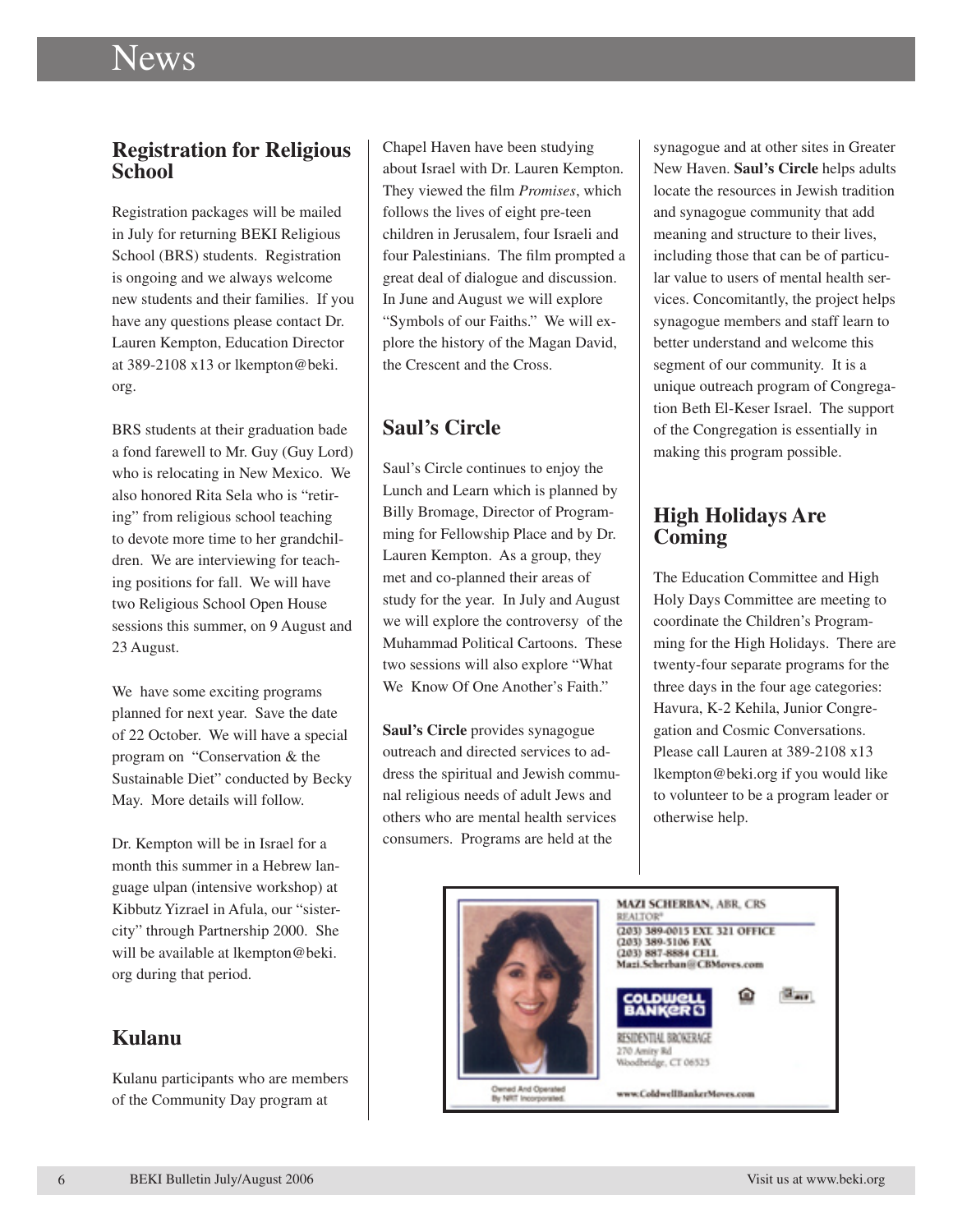## Sisterhood News July-August 2006

Our annual "Book of Life" Dinner was a huge success - - \$2,000 was presented to the synagogue and a large audience honored our Woman of Valor 2006; Ruthie Greenblatt.

Ruthie, co-president of Sisterhood at BEKI has been an active participant on Shabbat and serves on the Board and tutors students for Benei Mitzvah. Sisterhood thanks Ruthie for all she does for our congregation – may she continue her good work in good health!

Patronize our gift shop for all your summer weddings and think fall too. For the Holidays we will have many new items.

### **Torah Fund**

The Jewish Theological Seminary conducted its 112<sup>th</sup> Commencement this year awarding 151 degrees from its five schools. We at BEKI are very proud of Peter Stein, son of Vic & Sue Stein, for being awarded his degree from the Rabbinical School. We are bursting with pride! And wish him success in all he does.

Due to the rising costs (postage, etc.) the cost of cards will be \$4.00 starting Sept. 1, 2006. This is still a great bargain as it includes the postage and you save a trip to the store.

Please call our chairperson – Barbara Cushen at 407-0314 and your card will be sent out promptly.

#### **Mazel Tov to:**

- Vic & Sue Stein on Peter's graduation from Barbara Cushen, David Wright, Violet & Charlie Ludwig
- Barbara Stein from Barbara Cushen
- Roz & Coby Ben-Chitrit on Daniel's Bar Mitzvah from Donna & Sid Levine, Violet & Charlie Ludwig
- Joanne & David Goldblum on Mollie's Bat Mitzvah from Violet & Charlie Ludwig
- Jill & David Brant on the birth of twins from Shirley Mattler
- Julie Klein on the Bat Mitzvah of her granddaughters from Helen Miller, Rena Miller
- Matthew Wightman on graduation from Divinity School from Vic & Sue Stein
- Adam Gordon on graduation from Law School by Vic & Sue Stein
- David Wright on Sarah's graduation from Pace University from Vic & Sue Stein

### **Get Well to:**

- Saul Bell from Violet & Charlie Ludwig, David Wright, Ruth & Mort Silver
- Hyla Greenberg from Louis Petrillo

### **In Memory of:**

- Annie Cammaker Bresson from Anna Goldberg
- Linda Landwirth from Ruthie Greenblatt
- Helen Reifler from Donna & Sid Levine
- Robert McClenning from Shirley Mattler
- Lenard Seldon from Shirley Mattler
- · David Peska from Shirley Mattler
- Mack Miller from Shirley Mattler, Adele Tyson
- Francis Young from Shirley Mattler
- Adele Lew from Helen Miller
- Judith Brause from Stanley Saxe
- George Greenstein from Adele Tyson
- Edna Zusman from Adele Tyson

### **Cemetery Cleanup**

Volunteers are welcome to clean and tend the Beth El Memorial Park and Keser Israel Memorial Park. Your one hour or more, once a week, once a month, once a year or once an eternity, would be appreciated. To volunteer please contact David Sagerman at 389-2108 x57 or davdorsagerman@ webtv.net.

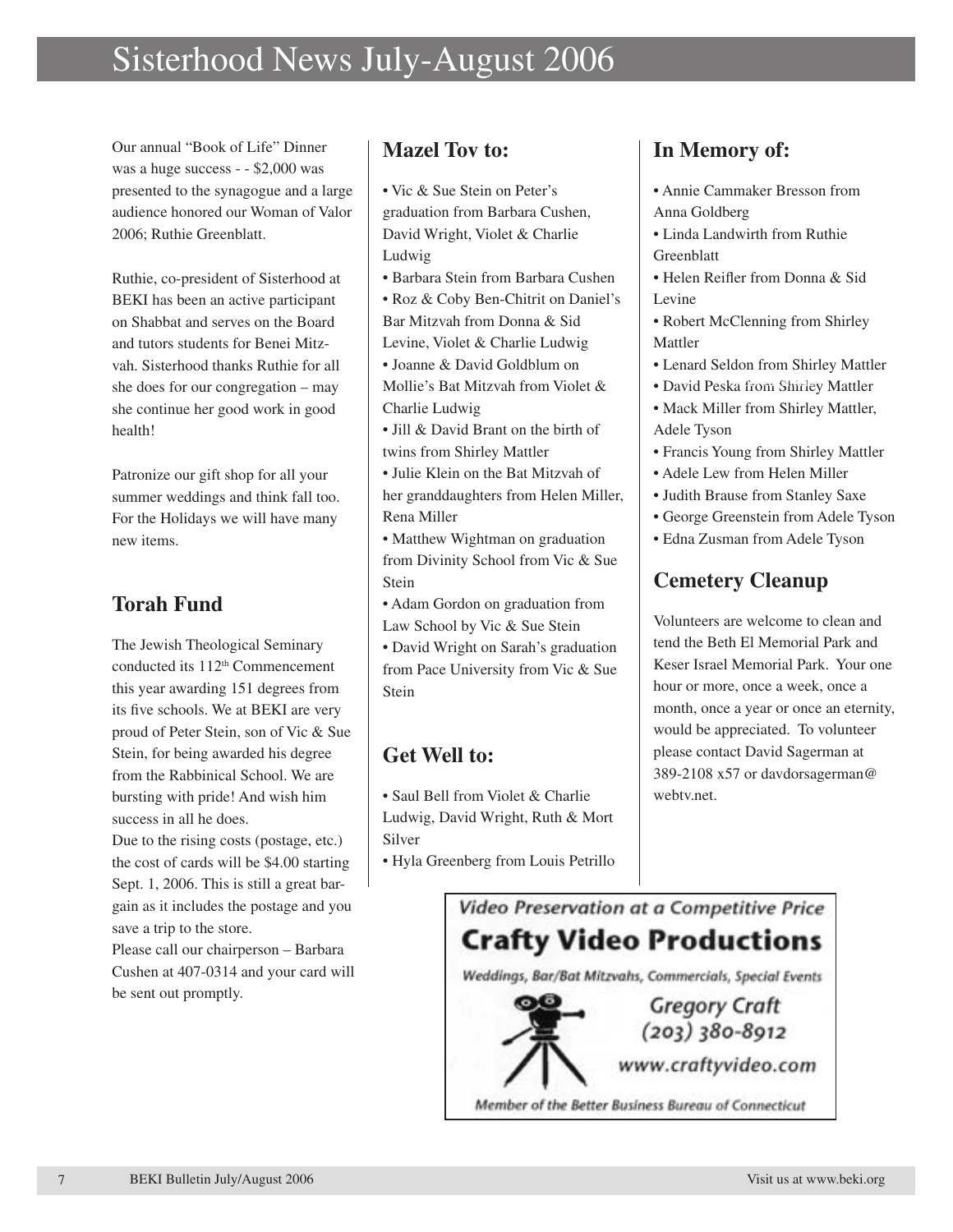#### **Recognition & Installation of Directors & Officers**



Directors and officers of the Congregation will be recognized and honored during services and during the qiddush on Shabbat 1 July 2006. Past and outgoing directors and officers, as well as returning and new directors and officers will be given honors and blessings during the service.

Donna Levine has agreed to serve for a second year as President. Recent past-presidents include Gila Reinstein, Stephen Pincus, Brian Karsif, Saul Bell, Milton Smirnoff, David Sagerman, Adele Tyson, Nadav Sela, Andy Weinstein, Herbert Etkind, Alan Gelbert, and Paul Goodwin.

A number of non-directors serve as chairpersons and on committees and task forces. As this issue went to press, the new list of directors was being prepared.

#### **Tisha BeAv at BEKI**

The fast day of Tisha Be'Av ("ninth day of the Hebrew month of Av") will be observed on Wednesday night 2 August and Thursday 3 August 2006. The afternoon minha service is at a special time, 7:50p to 8:00p. The traditional Maariv (evening) service begins at 8:00p.

The Shaharit (morning) service on Thursday 3 August is from 8:15a to 9:30a. The evening and morning services include the reading of the Biblical Book of Eikha (Lamentations). On Thursday morning, according to the Ashkenazic custom generally followed in our community, *tallit* and *tefillin* are not worn (although *tallit qatan* is worn).

At the afternoon Minha service, from 5:45p to 6:30p on Thursday, *tallit* and *tefillin* are worn, with the recitation of their usual *berakhot*, and a brief Torah reading is chanted along with a *haftara*.

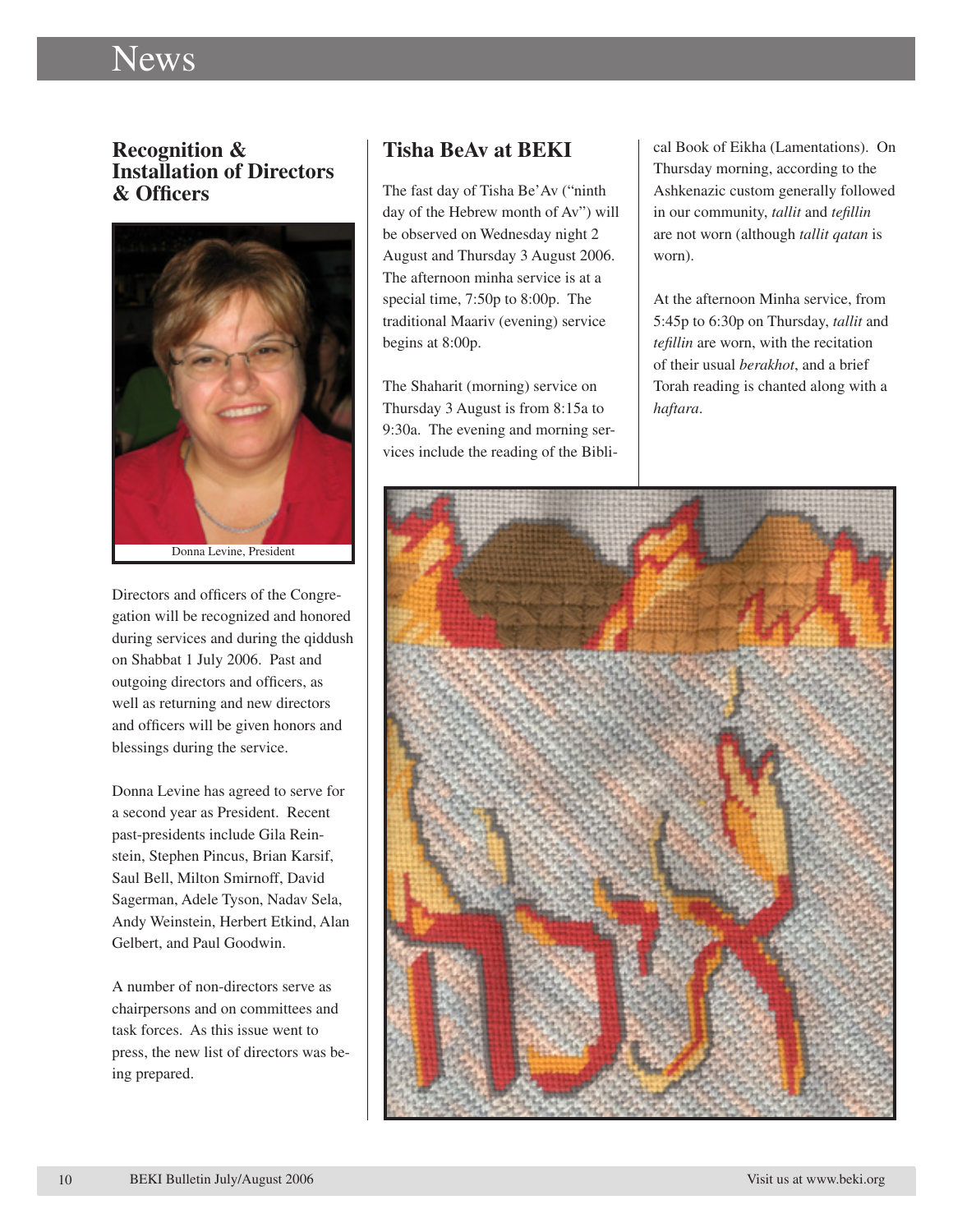The fast is observed from 8:00p Wednesday night until 7:50p Thursday night. As a sign of mourning, many refrain from wearing leather shoes and ostentatious clothing, and do not enjoy music, intimate physical relations or entertainment.

Tisha Be'Av commemorates the destruction of the first two Temples and other tragedies that have taken place in our long and glorious history. The destruction of the Temples represents the downfall of the independent Jewish government, the devastation of Jewish society and tragic loss of life. On Tisha Be'Av in 1290, King Edward I signed an edict expelling the Jews from England. Likewise, the expulsion of Jews from Spain occurred on that date in 1492. The fast is the only full day fast on the Hebrew calendar besides Yom Kippur. Those with medical conditions that require oral medications or eating are urged to consult their medical and rabbinic authorities.



## **Service Times for Summer**

Sundays: 9a Shaharit 5:45p Minha-Maariv

Mondays: 7a Shaharit 5:45p Minha-Maariv

Tuesdays: 7a Shaharit 5:45p Minha-Maariv

Wednesdays: 7a Shaharit 5:45p Minha-Maariv

Thursdays: 8:15a Shaharit 5:45p Minha-Maariv

Fridays: 7a Shaharit 6p Minha-Maariv

Saturdays: 9:15a Shaharit 5:45p Minha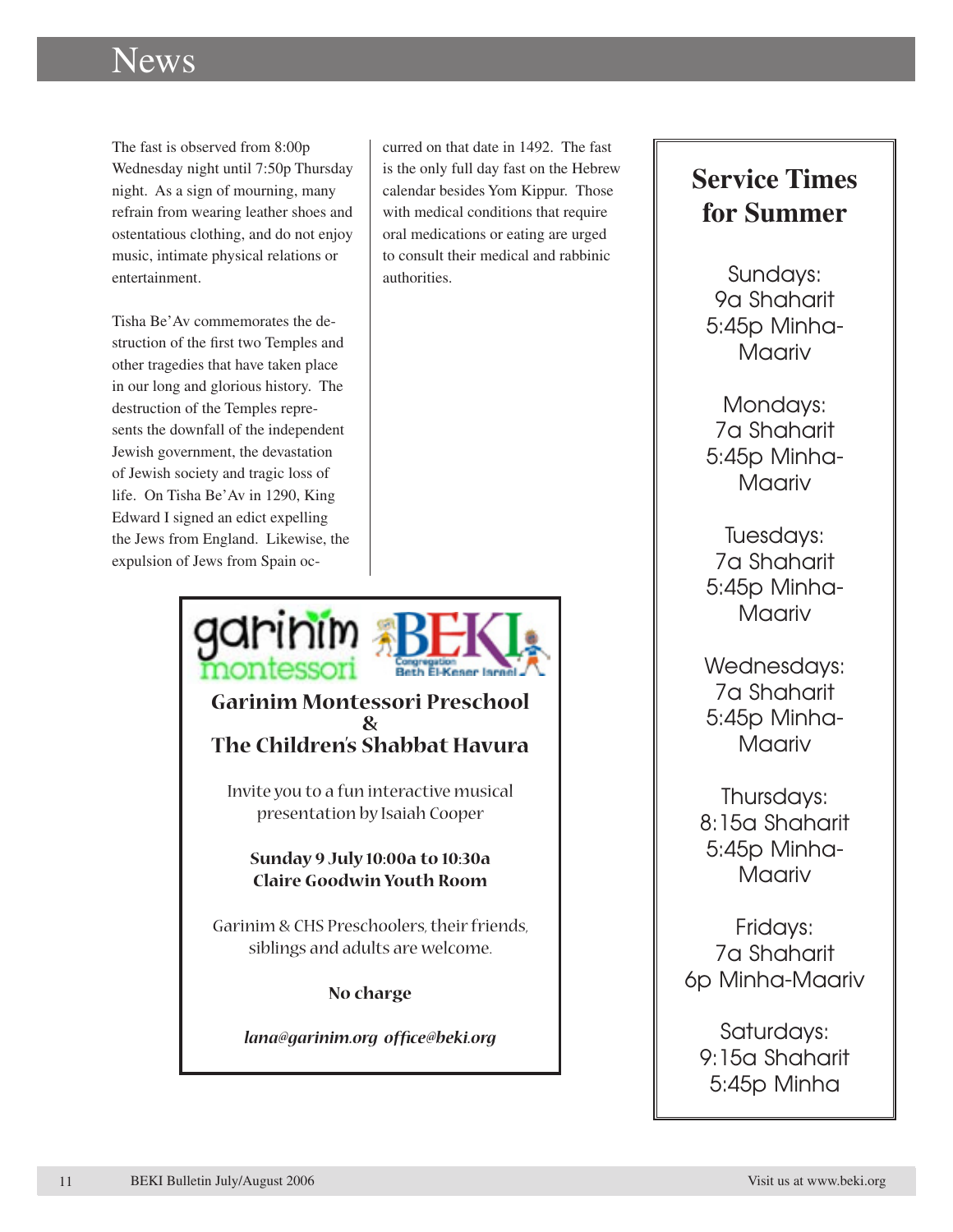## July 2006 5 Tammuz 5766 - 6 Av 5766

| Sunday                                                                                                                                                      |                                                                                                | Monday                                                                        | Tuesday                                                                                            | Wednesday                                                                                        | Thursday                                                                                                   | Friday                                   | Saturday                                                                                                                                    |
|-------------------------------------------------------------------------------------------------------------------------------------------------------------|------------------------------------------------------------------------------------------------|-------------------------------------------------------------------------------|----------------------------------------------------------------------------------------------------|--------------------------------------------------------------------------------------------------|------------------------------------------------------------------------------------------------------------|------------------------------------------|---------------------------------------------------------------------------------------------------------------------------------------------|
| Service Times<br>for Summer                                                                                                                                 | Sundays:<br>9a Shaharit<br>5:45p Minha-Maariv<br>Mondays:<br>7a Shaharit<br>5:45p Minha-Maariv |                                                                               | Tuesdays:<br>7a Shaharit<br>5:45p Minha-Maariv<br>Wednesdays:<br>7a Shaharit<br>5:45p Minha-Maariv | Thursdays:<br>8:15a Shaharit<br>5:45p Minha-Maariv<br>Fridays:<br>7a Shaharit<br>6p Minha-Maariv | Saturdays:<br>9:15a Shaharit<br>5:45p Minha                                                                |                                          | 1<br>Darshanit: Gila Reinstein<br>10:45am Children's<br>Programs<br>Qiddush: Gerber's and<br><b>BEKI Board Installation</b><br>5:45pm Minha |
|                                                                                                                                                             |                                                                                                |                                                                               |                                                                                                    |                                                                                                  |                                                                                                            |                                          | 5 Tammuz                                                                                                                                    |
| 2                                                                                                                                                           |                                                                                                | 3<br>7:45am Rashi Study<br>Group                                              | 4<br>Office<br>Closed/Independance<br>Day<br>9:00am Shaharit                                       | 5                                                                                                | 6<br>12:30PM Talmud Study<br>Group (off-site)<br>2:00pm Writing Group<br>8:00pm A.A.                       | $\overline{7}$<br>8:10pm Candle Lighting | 8<br>10:45am Children's<br>Programs<br>10:45am Learner's<br>Minyan<br>Qiddush: Zahler & Koenig<br>5:45pm Minha                              |
| 6 Tammuz                                                                                                                                                    |                                                                                                | 7 Tammuz                                                                      | 8 Tammuz                                                                                           | 9 Tammuz                                                                                         | 10 Tammuz                                                                                                  | 11 Tammuz                                | 12 Tammuz                                                                                                                                   |
| 9<br>9:35am Shavuot Shiur<br>Part II with Moshe<br>10:00am Children's<br>Shabbat Havura &<br><b>Garinim Montessori</b><br>Music Program by Isaiah<br>Cooper |                                                                                                | 10<br>7:45am Rashi Study<br>Group                                             | 11                                                                                                 | 12                                                                                               | 13<br>Fast of Tammuz 17<br>12:30pm Talmud Study<br>Group (off-site)<br>2:00pm Writing Group<br>8:00pm A.A. | 14<br>8:07pm Candle Lighting             | 15<br>10:45am Children's<br><b>Programs</b><br>Qiddush: TBA<br>5:45pm Minha                                                                 |
| 13 Tammuz                                                                                                                                                   |                                                                                                | 14 Tammuz                                                                     | 15 Tammuz                                                                                          | 16 Tammuz                                                                                        | 17 Tammuz                                                                                                  | 18 Tammuz                                | 19 Tammuz                                                                                                                                   |
| 16<br>9:30am Summer Mishna<br>with Moshe                                                                                                                    |                                                                                                | 17<br>7:45am Rashi Study<br>Group<br>7:30pm Executive Board<br><b>Meeting</b> | 18                                                                                                 | 19                                                                                               | 20<br>12:30pm Talmud Study<br>Group (off-site)<br>2:00pm Writing Group<br>8:00pm A.A.                      | 21<br>8:02pm Candle Lighting             | 22<br>10:45am Children's<br><b>Programs</b><br>Darshan: Baruch Levine<br>10:45am Learner's<br>Minyan<br>Qiddush: TBA<br>5:45pm Minha        |
| 20 Tammuz                                                                                                                                                   |                                                                                                | 21 Tammuz                                                                     | 22 Tammuz                                                                                          | 23 Tammuz                                                                                        | 24 Tammuz                                                                                                  | 25 Tammuz                                | 26 Tammuz                                                                                                                                   |
| 23<br>9:30am Summer Mishna<br>with Moshe                                                                                                                    |                                                                                                | 24<br>7:45am Rashi Study<br>Group<br>7:30pm General Board<br>Meeting          | 25                                                                                                 | 26<br>Rosh Hodesh                                                                                | 27<br>12:30pm Talmud Study<br>Group (off-site)<br>2:00pm Writing Group<br>8:00pm A.A.                      | 28<br>7:55pm Candle Lighting             | 29<br>10:45am Children's<br>Prgrams<br>Qiddush: Lovins/Loving<br>5:45pm Minha                                                               |
| 27 Tammuz                                                                                                                                                   |                                                                                                | 28 Tammuz                                                                     | 29 Tammuz                                                                                          | 1 Av                                                                                             | 2 Av                                                                                                       | 3 Av                                     | 4 Av                                                                                                                                        |
| 30<br>9:30am Summer Mishna<br>with Moshe<br>5 Av                                                                                                            |                                                                                                | 31<br>7:45am Rashi Study<br>Group<br>6 Av                                     |                                                                                                    |                                                                                                  |                                                                                                            |                                          |                                                                                                                                             |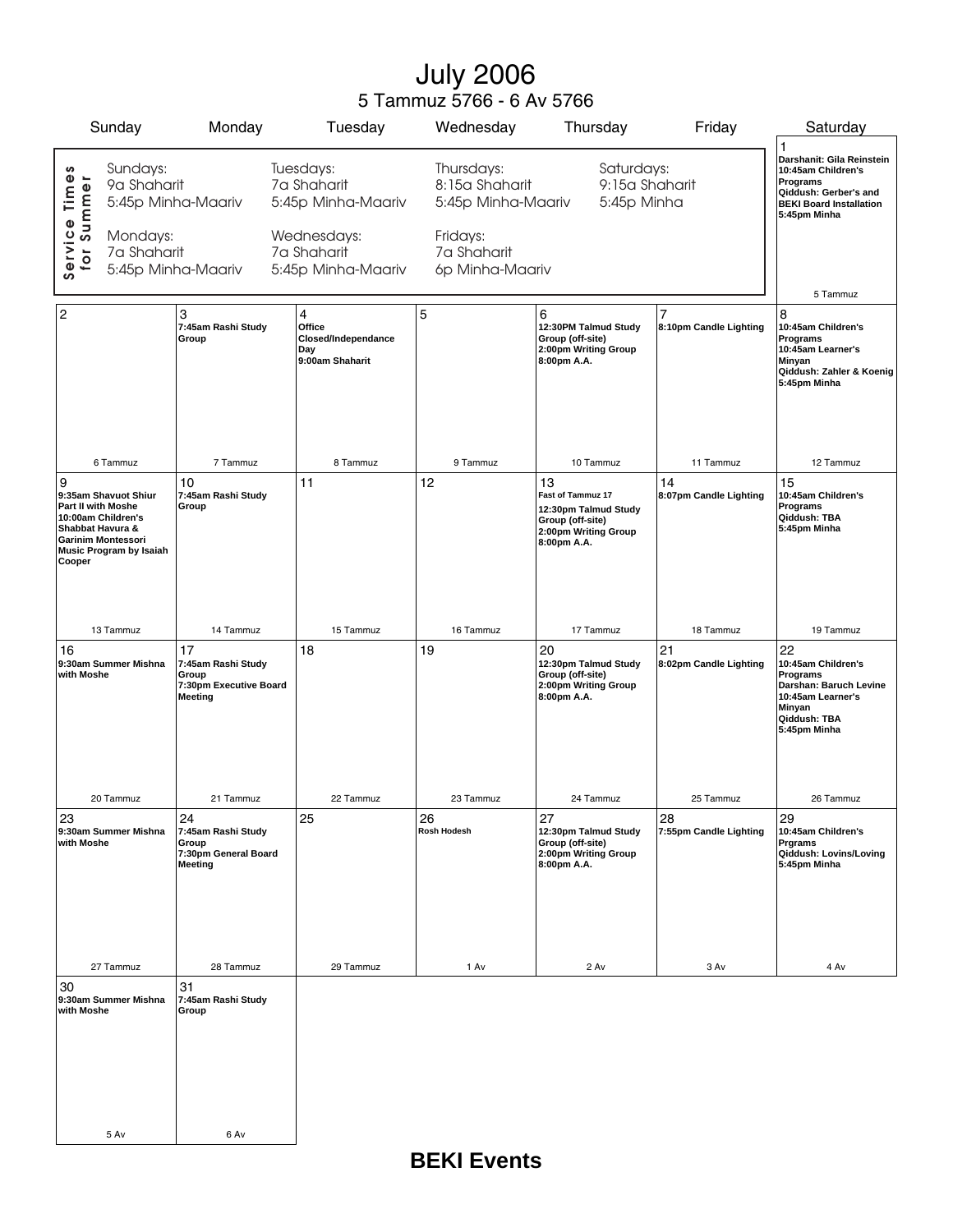## August 2006

#### 7 Av 5766 - 7 Elul 5766

| Sunday                                  | Monday                                                                        | Tuesday      | Wednesday                                                                                                                            | Thursday                                                                                                                                              | Friday                                         | Saturday                                                                                                                        |
|-----------------------------------------|-------------------------------------------------------------------------------|--------------|--------------------------------------------------------------------------------------------------------------------------------------|-------------------------------------------------------------------------------------------------------------------------------------------------------|------------------------------------------------|---------------------------------------------------------------------------------------------------------------------------------|
|                                         |                                                                               | 1            | $\mathbf 2$<br><b>Solar Array Installation</b><br>(weather permitting)<br>7:50pm Minha<br>8:00pm Maariv - Eikha<br><b>Tisha BeAv</b> | 3<br>Fast of Tisha B'Av<br>8:15am Shaharit & Eikha<br>12:30pm Talmud Study<br>Group (off-site)<br>2:00pm Writing Group<br>5:45pm Minha<br>8:00pm A.A. | 4<br>7:48pm Candle Lighting                    | 5<br>10:45am Children's<br>Programs<br>10:45am Learner's<br>Minyan<br>Qiddush: TBA<br>5:45pm Minha/Thaler<br><b>Baby Naming</b> |
|                                         |                                                                               | 7 Av         | 8 Av                                                                                                                                 | 9 Av                                                                                                                                                  | 10 Av                                          | <b>11 Av</b>                                                                                                                    |
| 6<br>9:30am Summer Mishna<br>with Moshe | $\overline{7}$<br>7:45am Rashi Study<br>Group                                 | 8            | 9<br>Tu B'Av<br>10:00am BEKI Religious<br><b>School Open House</b>                                                                   | 10<br>12:30pm Talmud Study<br>Group (off-site)<br>2:00pm Writing Group<br>8:00pm A.A.                                                                 | 11<br>7:39pm Candle Lighting                   | 12<br>Darshanit: Dr. Lauren<br>Kempton<br>10:45am Children's<br>Programs<br>Qiddush:<br>Sokolow/Silverman<br>5:45pm Minha       |
| <b>12 Av</b>                            | 13 Av                                                                         | 14 Av        | 15 Av                                                                                                                                | <b>16 Av</b>                                                                                                                                          | <b>17 Av</b>                                   | <b>18 Av</b>                                                                                                                    |
| 13                                      | 14<br>7:45am Rashi Study<br>Group<br>7:30pm Executive Board<br><b>Meeting</b> | 15           | 16                                                                                                                                   | 17<br>12:30pm Talmud Study<br>Group<br>2:00pm Writing Group<br>8:00pm A.A.                                                                            | 18<br>7:29pm Candle Lighting                   | 19<br>10:45am Children's<br>Programs<br>10:45am Learner's<br>Minyan<br>Qiddush: TBA<br>5:45pm Minha                             |
| <b>19 Av</b>                            | <b>20 Av</b>                                                                  | <b>21 Av</b> | <b>22 Av</b>                                                                                                                         | 23 Av                                                                                                                                                 | 24 Av                                          | 25 Av                                                                                                                           |
| 20                                      | 21<br>7:45am Rashi Study<br>Group                                             | 22           | 23<br>3:00pm BEKI Religious<br><b>School Open House</b>                                                                              | 24<br>Rosh Hodesh I<br>12:30pm Talmud Study<br>Group (off-site)<br>2:00pm Writing Group<br>8:00pm A.A.                                                | 25<br>Rosh Hodesh II<br>7:18pm Candle Lighting | 26<br>Darshan: Nadav Sela<br>10:45am Children's<br>Programs<br>Qiddush: TBA<br>5:45pm Minha                                     |
| <b>26 Av</b>                            | 27 Av                                                                         | 28 Av        | 29 Av                                                                                                                                | 30 Av                                                                                                                                                 | 1 Elul                                         | 2 Elul                                                                                                                          |
| 27                                      | 28<br>7:45am Rashi Study<br>Group<br>7:30pm General Board<br>Meeting          | 29           | 30                                                                                                                                   | 31<br>12:30pm Talmud Study<br>Group<br>2:00pm Writing Group<br>8:00pm A.A.                                                                            |                                                |                                                                                                                                 |
| 3 Elul                                  | 4 Elul                                                                        | 5 Elul       | 6 Elul                                                                                                                               | 7 Elul                                                                                                                                                |                                                |                                                                                                                                 |

## **BEKI Events**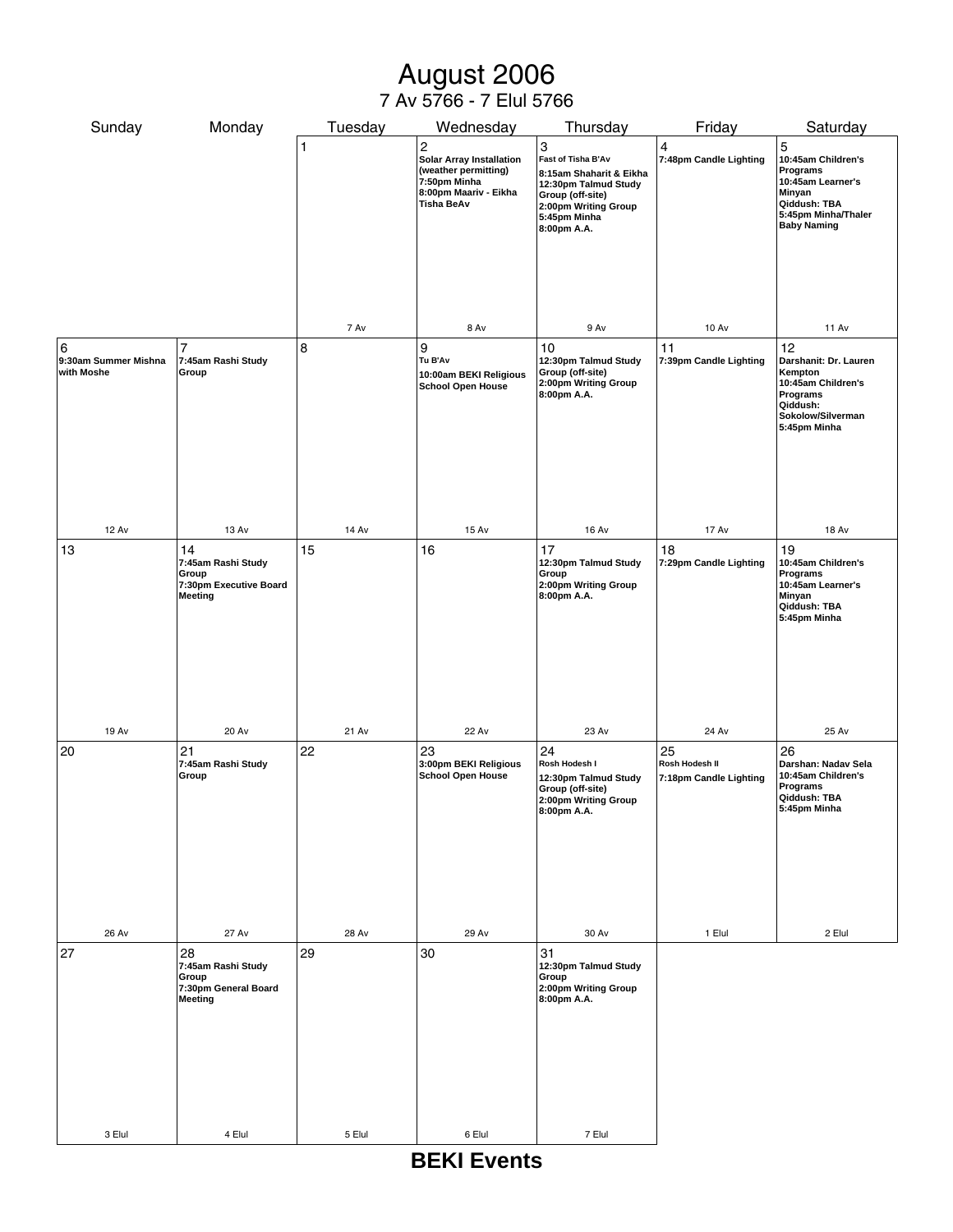# Torah for the Hungry Mind - Adult Studies

#### *Shabbatot* **Darshanim in July and August**



Gila Reinstein will serve as *darshanit* on Shabbat morning 1 July, *parashat* Qorah



Baruch Levine will serve as *darshan* on Shabbat morning 22 July, *parashat* Matot-Masei



Lauren Kempton will serve as d*arshanit* on Shabbat morning 12 August, *parashat* Eqev

Nadav Sela will serve as *darshan* on Shabbat morning 26 August, *parashat* Shoftim

#### **Shabbat Shalom Learners' Minyan**

The "Shabbat Shalom Learners' Minyan," which meets every other Saturday morning at 10:45a in BEKI's Library Chapel, is an ideal setting for veteran and novice shul-goers alike to become more comfortable and proficient in the Shaharit (morning) and Torah services in a supportive setting. Expertly led by **Steven Fraade**, **Rabbi Alan Lovins**, **Rabbi Murray Levine** and others, the Shabbat Shalom Learners' Minyan is a nurturing exploration of practice and theory presented in a participatory, non-threatening and multi-generational setting. Many members who take advantage of this unique offering feel a deeper sense

of awe born of increased understanding and appreciation of the services. Everyone is welcome to participate regardless of religious status or background

#### *Sundays New: (One Day Only)* **Shavuot Shiur Part Two** 9 July

Moshe Meiri will present Part Two of "This is a condition of beit din': The Halakha & the Evolution of Torah," on *Ketubot* Chapter 4. This shiur on Sunday morning 9 July begins at 9:35a, immediately following the 9:00a morning service. Participants will benefit from the lesson whether or not they attended "Part One" on the night of Shavuot.

#### **New: Summer Mishna with Moshe: The Middle Gate**

Summer Mishna with Moshe Meiri meets on selected Sunday mornings in the summer (2006), from 9:30a to 11:15a, with Moshe Meiri. The class examines selected material related to chapter 3 of Baba Metsia chosen for their length and interest. All are welcome for one or more sessions; materials are supplied. Knowledge of English, Hebrew, Judeo-Aramaic, Yiddish, Latin and classical Greek are helpful but not required. The class is suitable for students at all levels. Mishna with Moshe will meet on Sundays 16, 23, 30 July and 6 August.

13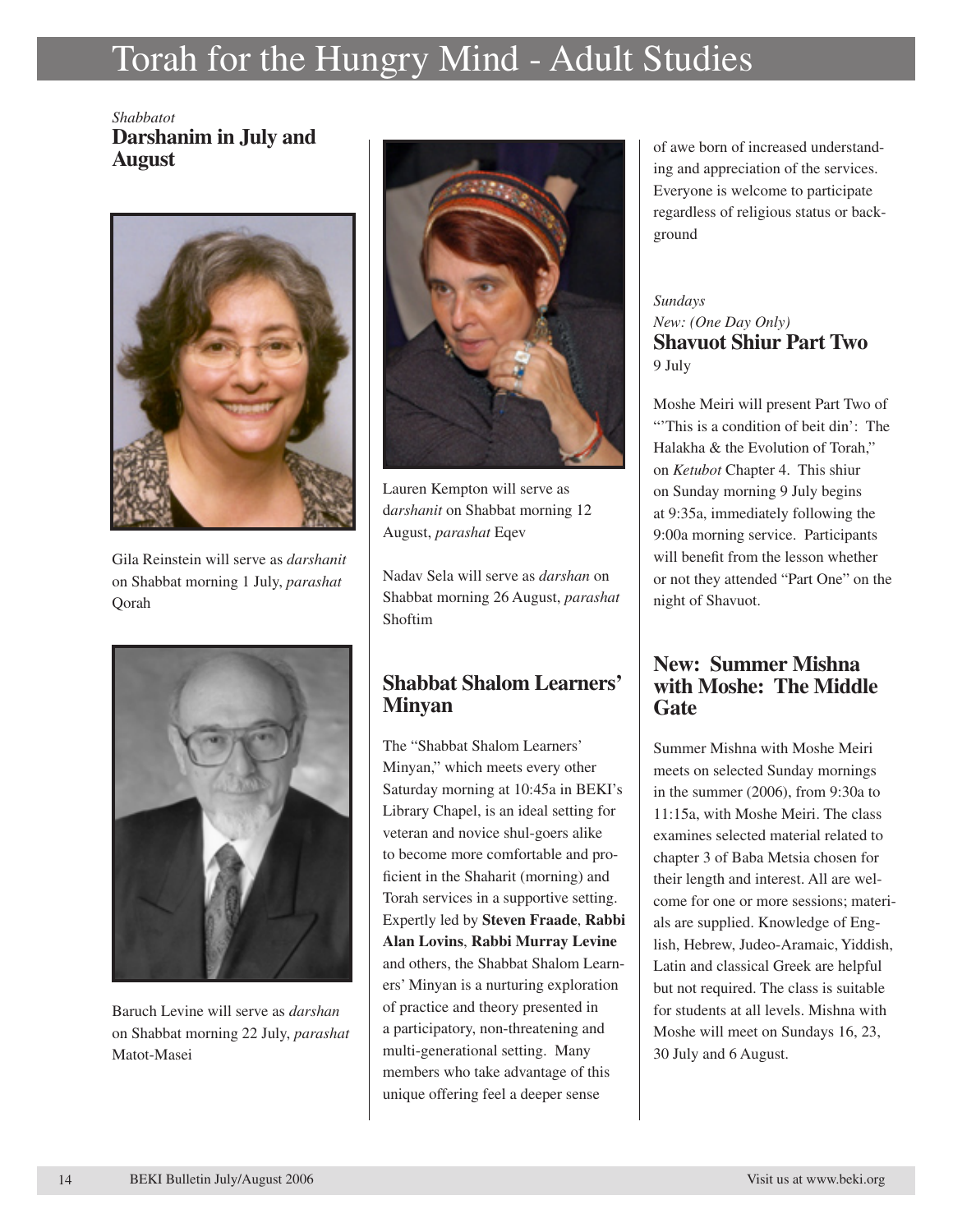#### *Mondays* **Rashi Study Group**

Each Monday morning from 7:45a to 8:30a adults meet in the Library Chapel to read Rashi's commentary on the Torah. It is possible to join the study group for a single meeting or to begin at any time. Knowledge of Hebrew is not necessary. Rashi purported to explain the *peshat* of the text, i.e., the meaning in its historical, literary and linguistic context. The Rashi Study Group has met weekly since 1994 and is currently reading the book of Numbers. Visitors and new participants are welcome. The Rashi Study Group meets immediately following the 7:00a *shaharit* morning service.

#### *Thursdays* **Sanhedrin Talmud Study Group**

The "Sanhedrin Talmud Study Group," hosted by Isaiah Cooper, meets weekly on Thursdays during the lunch hour (12:30p to 1:30p) with Rabbi Tilsen at a downtown New Haven professional office for Talmud study. The Group has met weekly since 1999. For some participants, this is their first direct experience with Talmud text. The Group focuses on the issues raised in the Talmud, with less attention to the technical aspects of the text. Knowledge of Hebrew or Aramaic is helpful but not required. For location or information, contact Isaiah Cooper at 233-4547 or icooper@cooperlaw.net.

### **Writing Group**

The Writing Group meets each Thursday in the Chapel Library from 2:00p to 4:00p. Interested writers gather to share the short pieces that they have written: memoirs, poetry, children's stories and short stories. The goal of the group is to encourage writing, critique of written pieces, and publishing. Each week the participants bring a piece of their writing. The writer then has a "Read-Aloud" and the group provides feedback. This community aims to generate writing and provide support and feedback for published pieces. For more information please contact Ruth Silver at bergida@yahoo. com or Dr. Lauren Kempton at 389- 2108 x13 or lkempton@beki.org

### **AA Meeting**

The *Here We Are* Group of AA meets at BEKI every Thursday night at 8:00p. The weekly Meeting has been held at BEKI since May 1997. Open to any person who can benefit from a recovery program, the meeting is held according to standard AA procedure. It is currently engaged in a 12 & 12 Study – Discussion. This is not a specifically Jewish recovery group, although a large proportion of participants are Jewish. For information on the weekly meeting contact Jay at (203) 387-6019 or sokolow@snet.net.

# Benefit Congregation Beth El-Keser Israel

Ask us about establishing a fund, trust or annuity to ensure BEKI's future.

Charitable giving strengthens our Community and provides the donor with tax savings.

Dr. John S. Levy Chairman Hoursd of Trustees Line A. Stanger, Eng. Director 203 387-2424 +382 **Istanger@iewishnewhaven.org** 



on Hans